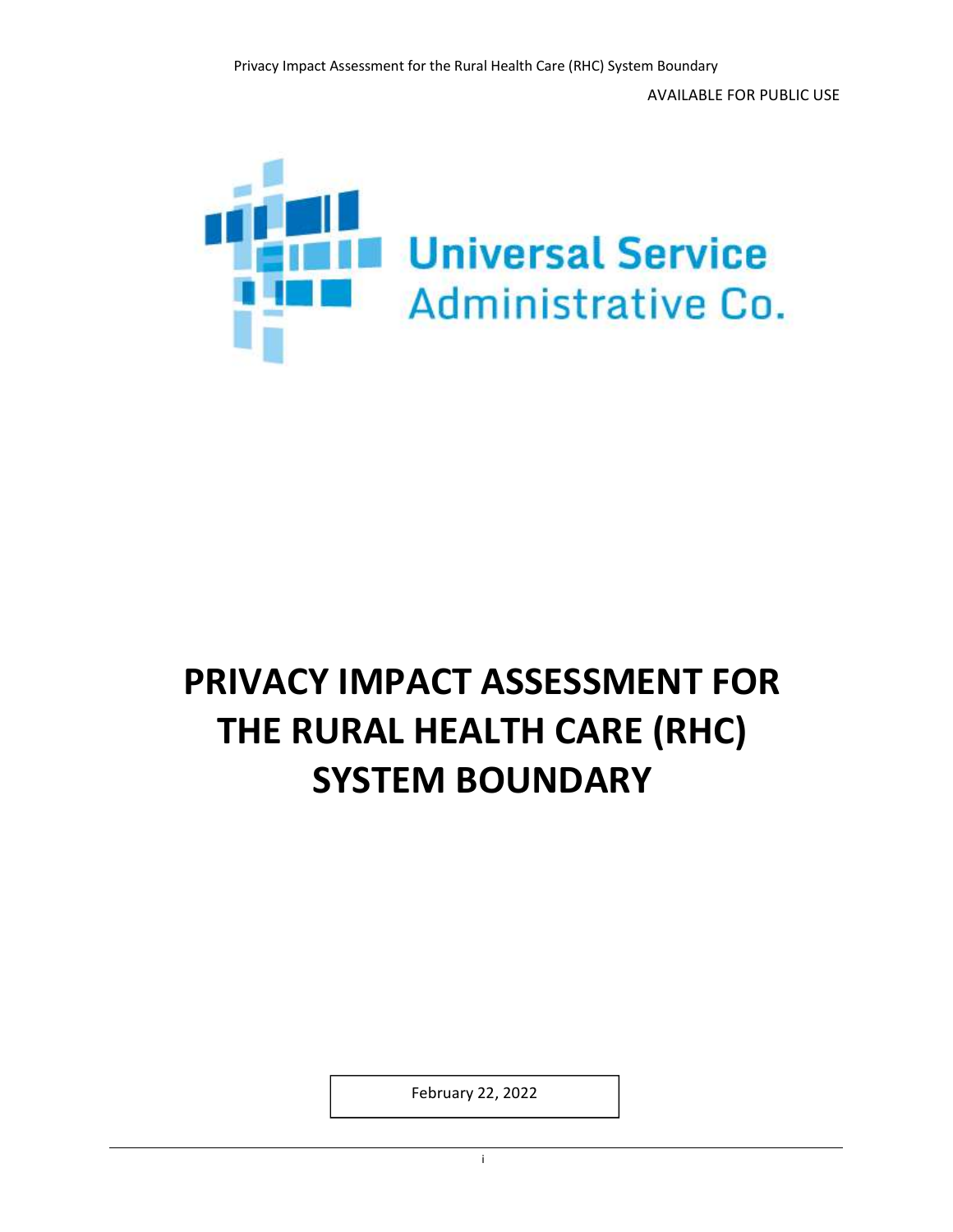## Record of Approval

| <b>Document Approval</b>                                                                                                   |              |                                                                  |  |  |  |  |
|----------------------------------------------------------------------------------------------------------------------------|--------------|------------------------------------------------------------------|--|--|--|--|
| <b>USAC PRIVACY POC</b>                                                                                                    |              |                                                                  |  |  |  |  |
| Laurence H. Schecker                                                                                                       |              | Senior Advisor, Associate General Counsel<br>and Privacy Officer |  |  |  |  |
| <b>Signature</b>                                                                                                           | <b>Date</b>  |                                                                  |  |  |  |  |
| Laurence Schecker                                                                                                          | Feb 22, 2022 |                                                                  |  |  |  |  |
| <b>Accepted by:</b>                                                                                                        |              |                                                                  |  |  |  |  |
| Linda S. Oliver                                                                                                            |              | FCC Acting Senior Agency Official for<br><b>Privacy</b>          |  |  |  |  |
| <b>Signature</b><br>Digitally signed by Linda<br>Linda L.<br>L. Oliver<br>Date: 2022.02.24 09:28:32<br>Oliver<br>$-05'00'$ | Date         |                                                                  |  |  |  |  |

## Version History

| <b>Date</b> | <b>Description</b>        | <b>Author</b>                           |
|-------------|---------------------------|-----------------------------------------|
| <b>TBD</b>  | Privacy Impact Assessment | L. Schecker, R. Kolachina, M.<br>Mansur |
|             |                           |                                         |
|             |                           |                                         |
|             |                           |                                         |
|             |                           |                                         |
|             |                           |                                         |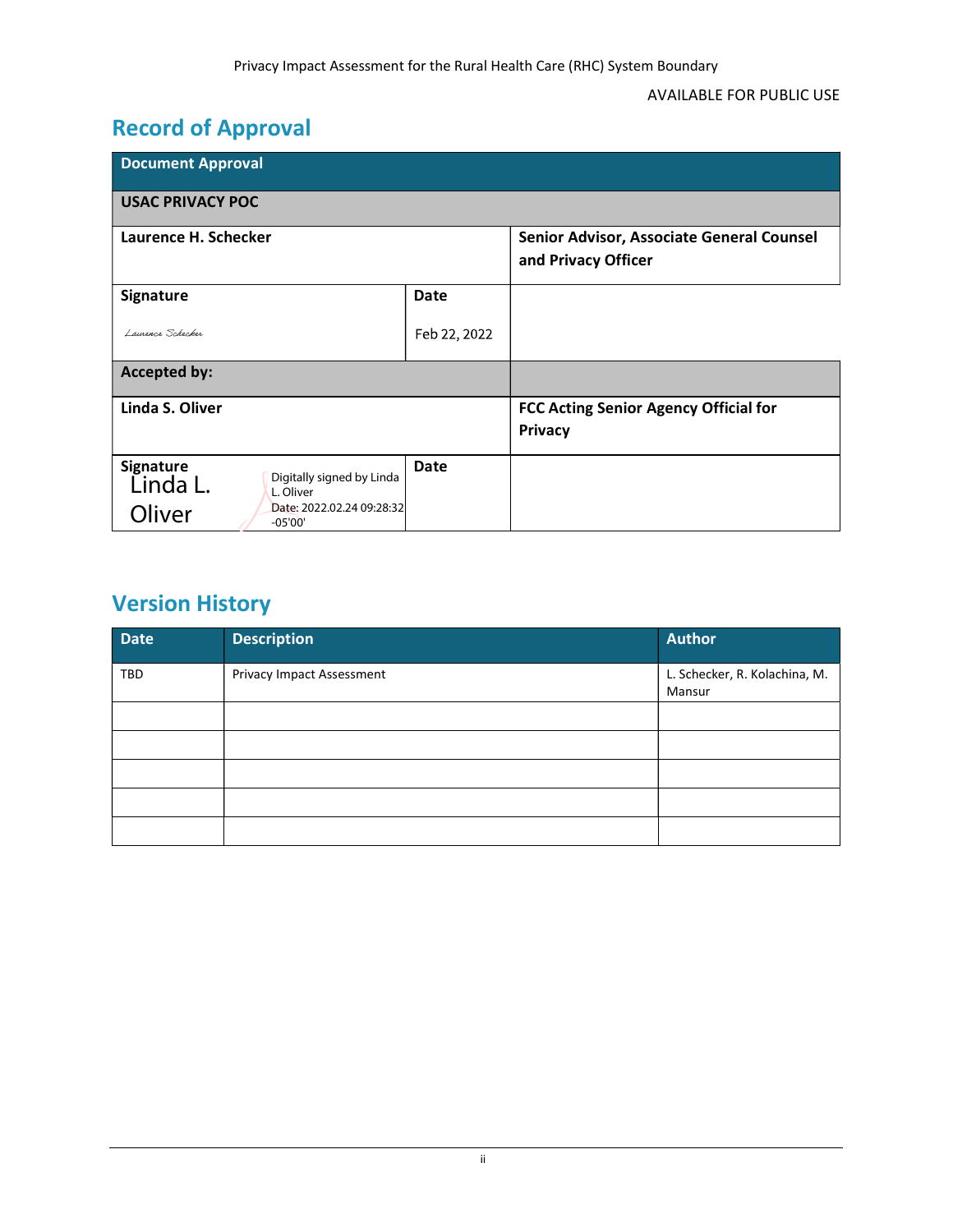#### **AVAILABLE FOR PUBLIC USE**

## **Table of Contents**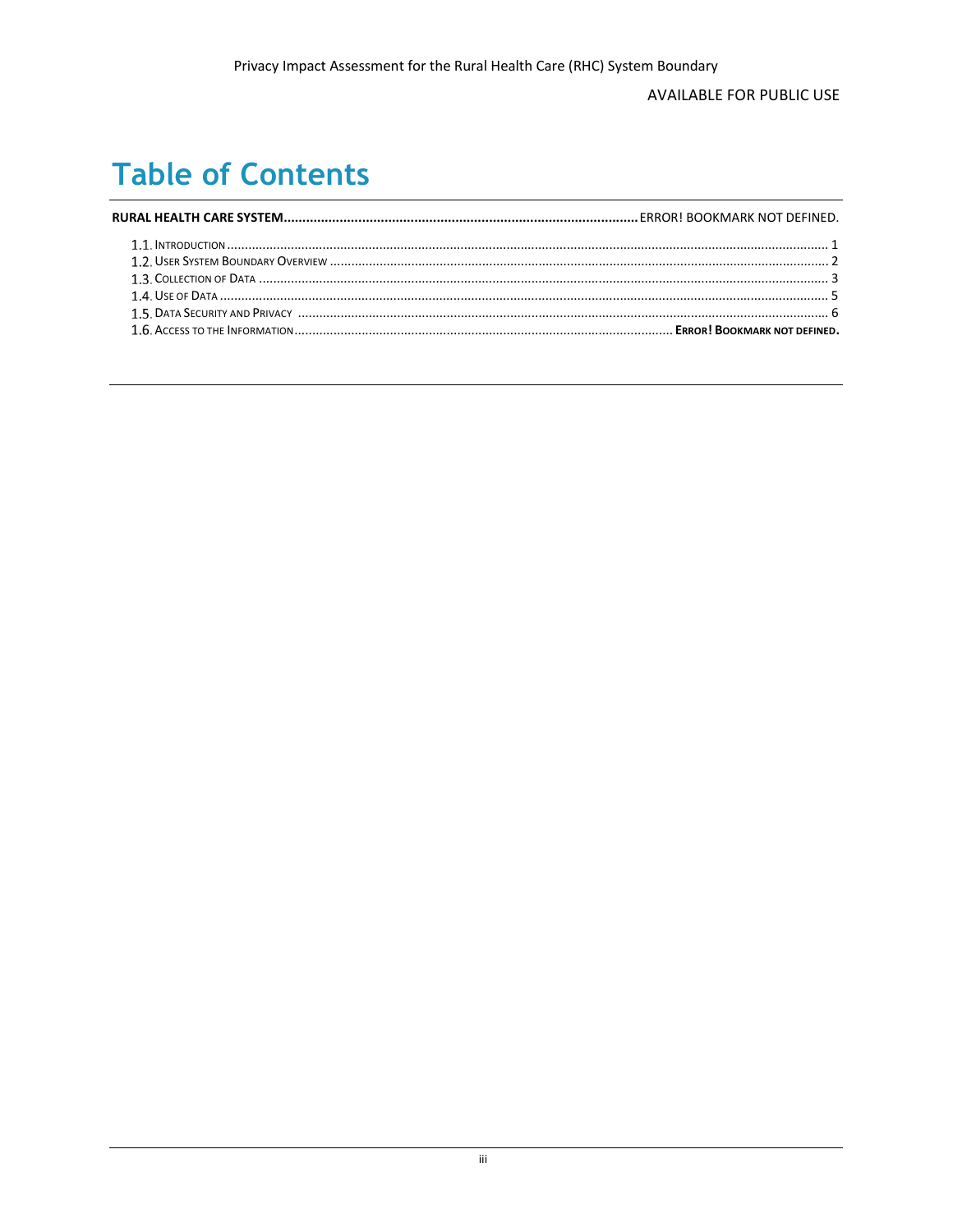## Rural Health Care System

## 1.1. Introduction

Section 208 of the E-Government Act of 2002<sup>1</sup> requires agencies to conduct a **Privacy Impact** Assessment (PIA) whenever they procure or develop an information technology system that will collect, maintain, or disseminate information about individual people. The PIA must document how the system will use information it collects about individuals and, unless it contains classified or sensitive information, it must be made available to the public. The PIA was intended to be a tool for agencies to protect personal information throughout a technology system's life cycle. The Office of Management and Budget (OMB) has commented: "In general, PIAs are required to be performed and updated as necessary where a system change creates new privacy risks."<sup>2</sup>

The FCC is subject to the requirements of the E-Government Act and is committed to identifying and addressing privacy risks whenever it develops or makes changes to its information systems. The questions below explore important privacy issues identified in the Act and in later guidance by OMB and the National Institute of Standards and Technology (NIST). A longer discussion of the FCC's PIA policies can be found in Chapter 9 of the FCC's Privacy Act Manual (FCC Inst. 1113.1).

The Universal Service Administrative Company's (USAC's) Privacy Officer will conduct an Initial Privacy Assessment (IPA) with the Information System Security Officers (ISSOs), the system's manager(s), in collaboration with others who routinely work with the system and the information it collects, uses, stores, and shares. The USAC Privacy Officer, in consultation with the FCC Senior Agency Official for Privacy (SAOP), uses the IPA to determine whether a system will collect the kind of information that would make it subject to the requirements of Section 208, including a PIA. A PIA should not be completed until an IPA is completed and the USAC Privacy Officer and the FCC SAOP make a determination that a PIA is needed.

If you have any questions, please contact the USAC Privacy Officer at privacy@USAC.org or the FCC Privacy Team at privacy@fcc.gov.

1

<sup>1</sup> 44 U.S.C. § 3501 note.

<sup>2</sup> OMB Memorandum No. M-03-22 (Sep. 26, 2003), https://www.whitehouse.gov/sites/whitehouse.gov/files/omb/memoranda/2003/m03\_22.pdf.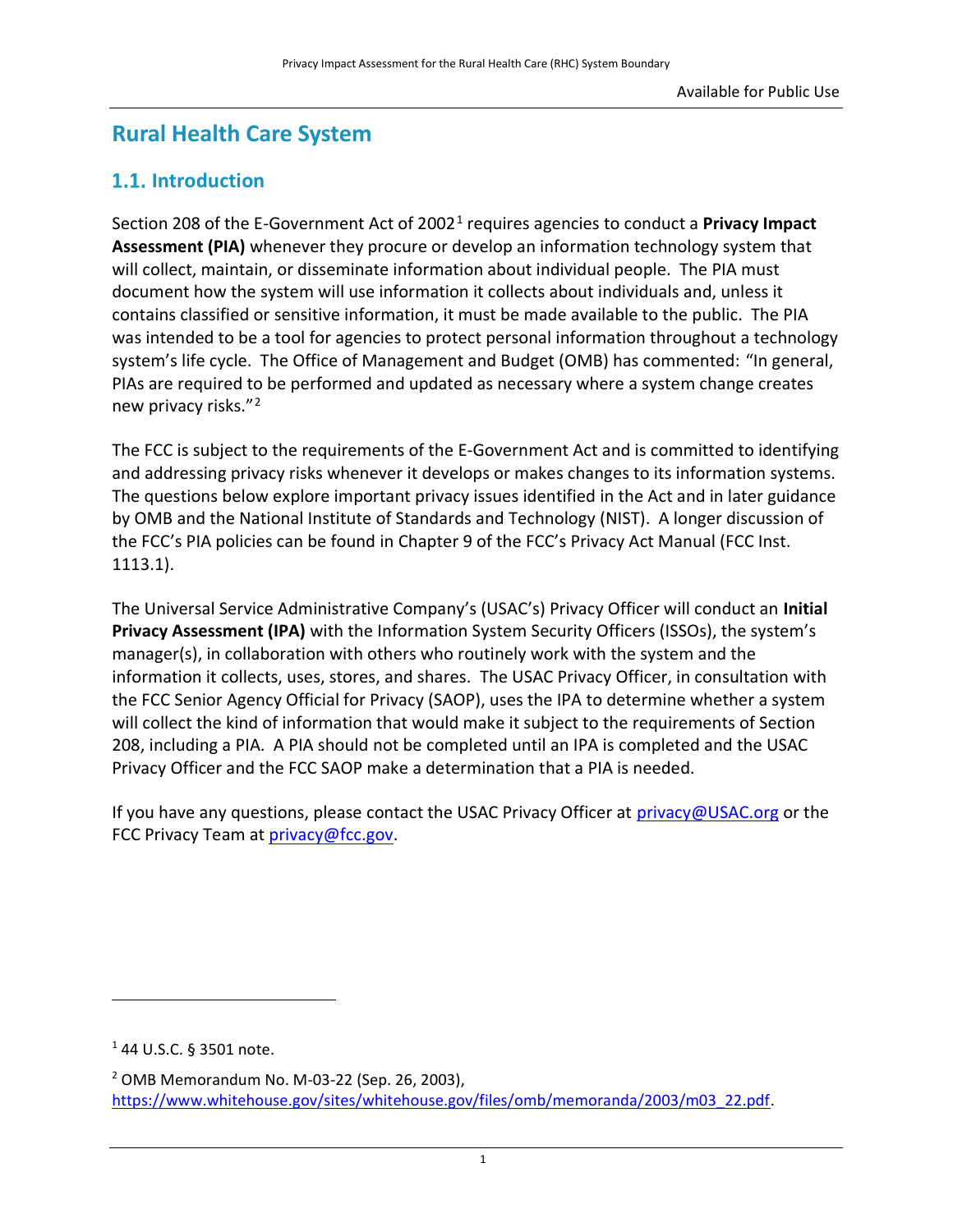## 1.2. User System Boundary Overview

For each IT system that resides within the RHC System Boundary, please use the table below to provide the system name, a brief description of the what the system does, whether it contains Personally Identifiable Information (PII) and a brief description of the PII, the System of Records Notice (if applicable), the legal authorities to collect and maintain the PII, and whether the PII is shared with other systems (internal or external).

Please copy the table as necessary to complete the information for each system within the boundary.

#### INFORMATION ABOUT THE SYSTEM

NAME OF THE SYSTEM

Rural Health Care System

DOES THE SYSTEM CONTAIN PII?

Yes

PLEASE PROVIDE A BRIEF DESCRIPTION OF THE PII (IF APPLICABLE)

The RHC System functionality requires USAC to use and store only business information, including business contact information for individuals. It is possible for individuals, contrary to instructions, to provide personal rather than business information. If that were to occur, the categories of business and personal information could include contact information, employer identification numbers (which could be social security numbers (SSN) only if individual provided it instead of business employer identification number (EIN)), and bank account information for payment processing, as well as other PII elements entered into free text fields.

IN WHAT SYSTEM OF RECORDS (SORN) IS THE INFORMATION CONTAINED (IF APPLICABLE)?

Because the RHC System collects and maintains business contact information only, it is covered by FCC-2, Business Contacts and Certifications.

WHAT ARE THE LEGAL AUTHORITIES FOR THE COLLECTION OF THIS PII?

47 U.S.C. §§ 254(h)(1)(A) and 254(h)(2)(A); 47 C.F.R. §§ 54.600 – 54.633.

DOES THIS SYSTEM SHARE THE PII WITH OTHER SYSTEMS?

No.

#### A. Is this a new ATO Boundary or an existing ATO Boundary?

 $\boxtimes$  New Boundary

 $\Box$  Existing Boundary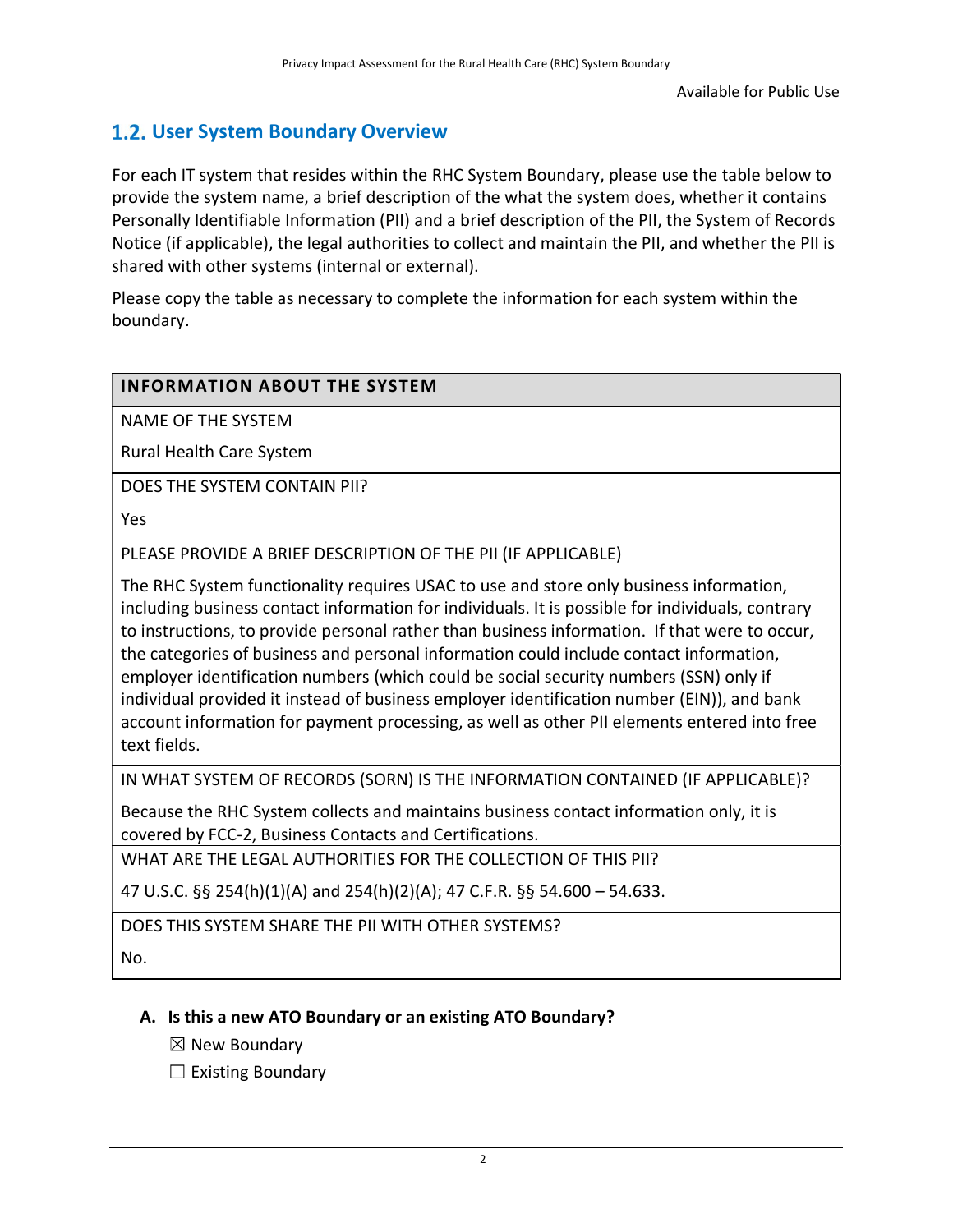B. If the ATO Boundary is/will consist of cloud-based computing system(s), $3$  please check the box that best describes the service USAC receives/will receive from the cloud computing provider:

N/A

 $\Box$  USAC uses provider-supported application/s on the provider's cloud network (Software as a Service or SaaS) [AWS S3]

 $\Box$  USAC has deployed application/s on the provider's cloud network and the provider supports the applications (Platform as a Service or PaaS)

 $\Box$  USAC has deployed its own application/s on the cloud network and controls how these application/s are configured and operate (Infrastructure as a Service or IaaS)

C. If the IT systems in the ATO Boundary are in the cloud, are the they FedRAMP certified?

N/A

 $\Box$  Yes, all the IT systems are FedRAMP certified

 $\boxtimes$  No, none, or only some, of the IT systems are FedRAMP certified

## 1.3. Collection of Data

#### A. Please explain why it is necessary to collect PII to carry out the purpose of each of the system(s) that maintain PII within this Boundary.

The business PII (or individual PII included contrary to instructions) is collected to identify and validate the entity seeking to receive financial assistance.

<sup>&</sup>lt;sup>3</sup> See NIST, The NIST Definition of Cloud Computing, Special Pub. No. 800-145 (Sep. 2011), https://csrc.nist.gov/publications/detail/sp/800-145/final.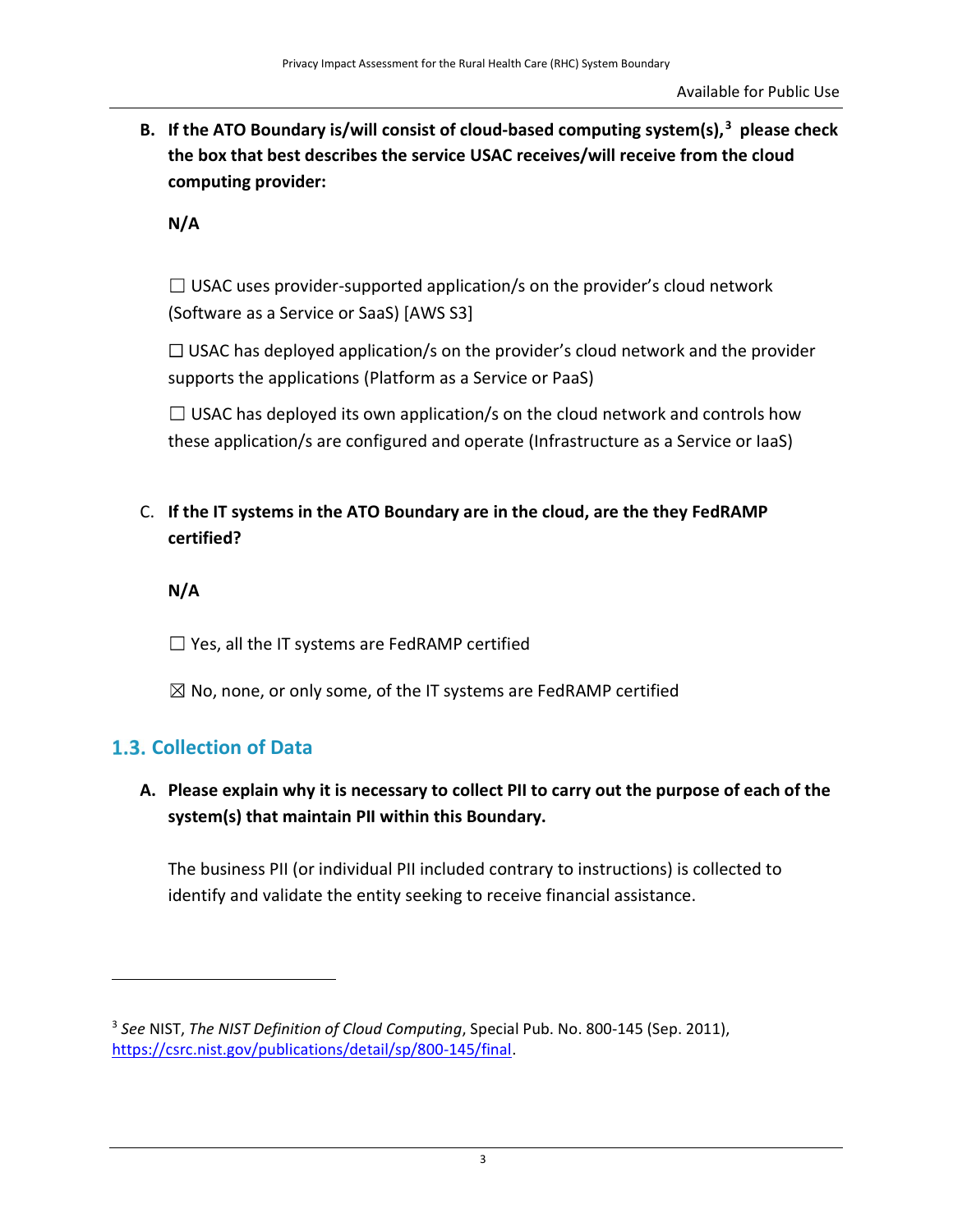B. For each system within this Boundary, will this PII be collected from individuals themselves, or from third-parties? If collected from individuals themselves, link to the Privacy Act Notice<sup>4</sup> for each system that is included with the online or paper form the system(s) use(s) to collect the PII.

Business PII will be collected from individuals. USAC's privacy notice is posted on its website -- https://www.usac.org/about/privacy-policies/

#### C. What steps is USAC taking to limit the collection of PII to only that which is necessary?

USAC collects only information mandated by the FCC under the RHC rules, orders, and other guidance. For the RHC system, this is business PII (unless individual PII is entered contrary to instructions).

#### D. What steps will USAC take to make sure this PII is accurate, complete, and up-to-date?

Health Care Providers (HCPs) either through HCP users or designated consultants or consortia apply for funding and must provide business-related PII in order for applications to be reviewed and funds to be committed for compliant applications. The HCP is responsible for providing accurate, complete, and up-to-date information in order to receive a funding commitment from USAC. Service providers must provide accurate invoices in order to be paid on a commitment. The review process for applications provides verification that business-related PII provided by HCPs or others is accurate, complete, and up-to-date.

## 1.4. Use of the Data

1

### A. Please explain the data flow, including whether the PII will be ingested from, or shared with, another system.

The RHC System collects business PII including business contact information for individuals; it is not intended to collect individual PII, but may collect individual PII entered contrary to instructions . Data input into the RHC System by HCPs and Service Providers is shared with the USAC Enterprise Data Services (EDS), which stores RHC data in the Enterprise Data Warehouse (EDW). RHC also shares disbursement information

<sup>&</sup>lt;sup>4</sup> A Privacy Act Notice must inform individuals about (1) the authority to solicit information, (2) the principal purpose(s) for collecting the information, (3) the routine uses for disclosing the information, and (4) whether providing the information is mandatory or voluntary.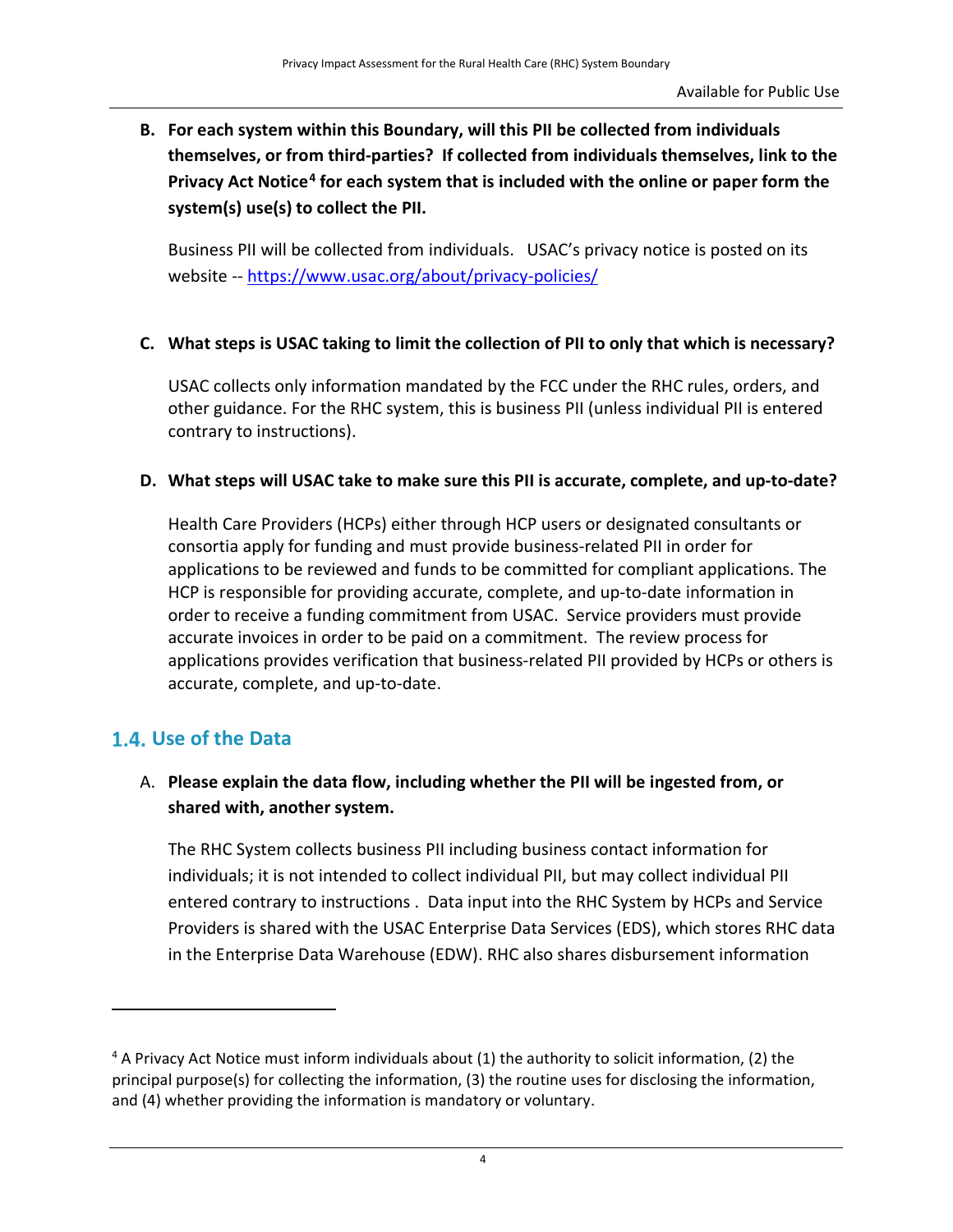with USAC's Financial Operations System (FOS) and receives service provider information from E-File.

### B. Will the information be shared with third-parties as part of the operations of the information system (e.g., through an application programming interface or "API")?

Yes. The RHC database is accessed through a VPN by the FCC in order to populate FCC's Enterprise Data Management (EDM) data warehouse. An external user of the system, including an HCP applicant, consortium, consultant, or service provider, is able to access its RHC System information (as authorized by the HCP) within the RHC Program. There is otherwise no sharing with third parties (e.g., through an "API").

#### C. How long will the PII be retained and how will it be disposed of?

The Rural Health Care Program records are retained in accordance with the National Archives and Records Administration (NARA) Records Schedule Number DAA-0173- 2017-0001-0004. Disposal of obsolete or out-of-date paper documents and files is by shredding only. Electronic data, files, and records are destroyed by electronic erasure in compliance with NIST guidelines.

## 1.5. Data Security and Privacy

#### A. What are the system's ratings for confidentiality, integrity, and availability?

| Confidentiality     | High | <b>Moderate</b> | Low |
|---------------------|------|-----------------|-----|
| <b>Integrity</b>    | High | <b>Moderate</b> | Low |
| <b>Availability</b> | High | <b>Moderate</b> | Low |

#### B. Discuss the physical, administrative, and technical controls in place to protect the data in the system.

Transmission of RHC data between RHC and other USACsystems such as FOS and Enterprise Data Services (EDS), and between RHC and the FCC EDM, is protected through firewalls and secured sockets layer (SSL) encryption, and indirect transfers of data are protected by encryption or comparable security safeguards. RHC operates on a FISMA Authorized infrastructure provided by USAC's General Systems and Services (GSS) system that provides network management, data protection, access control, and system auditing controls in concert with RHC system level controls. The RHC system also inherits USAC Enterprise Common Controls (ECC) that are provided for all USAC systems and include privacy and IT Security policies and controls.